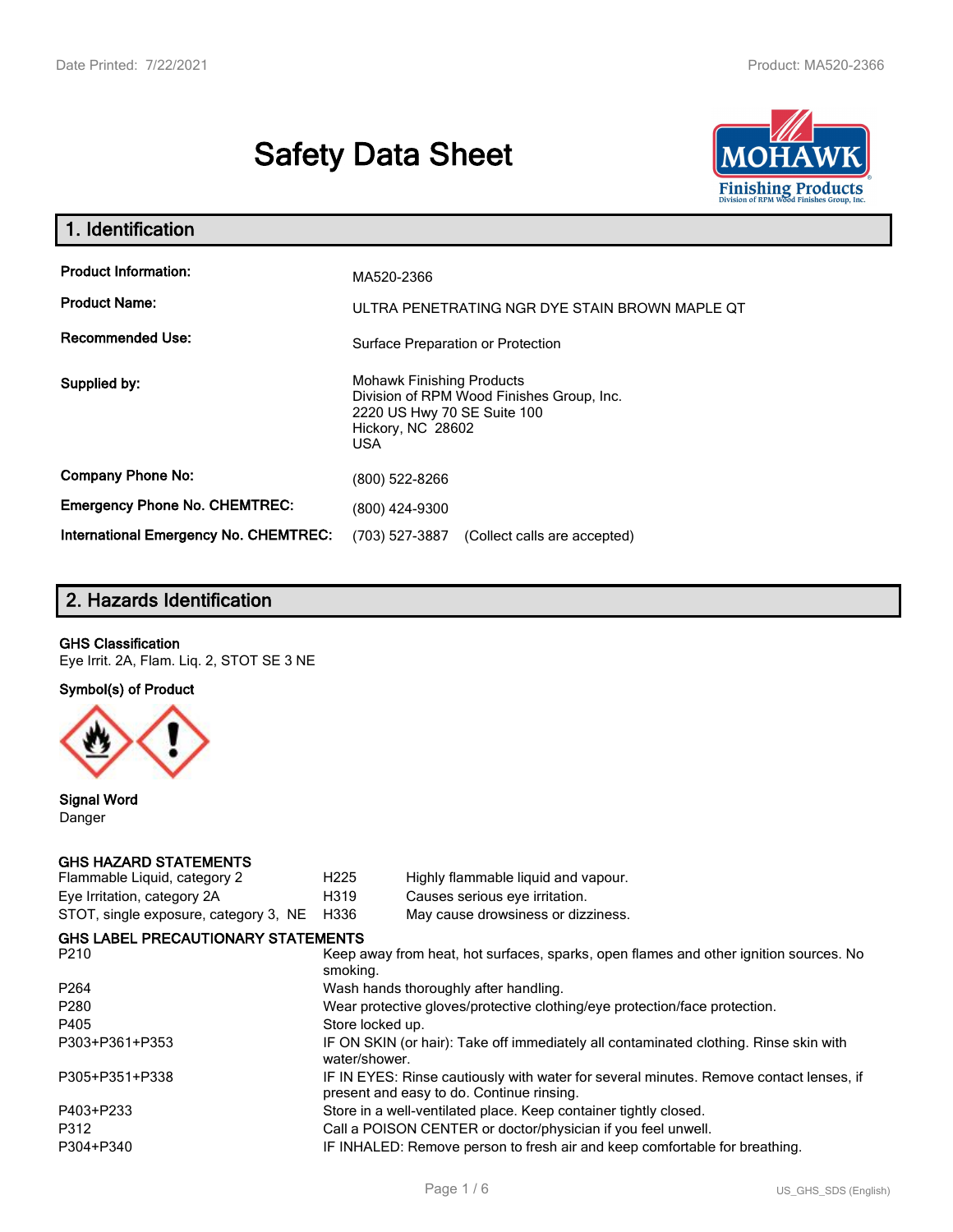| P337+P313                               | If eye irritation persists: Get medical advice/attention.      |  |  |  |
|-----------------------------------------|----------------------------------------------------------------|--|--|--|
| P403+P235                               | Store in a well-ventilated place. Keep cool.                   |  |  |  |
| <b>GHS SDS PRECAUTIONARY STATEMENTS</b> |                                                                |  |  |  |
| P <sub>240</sub>                        | Ground/bond container and receiving equipment.                 |  |  |  |
| P <sub>241</sub>                        | Use explosion-proof electrical/ventilating/lighting/equipment. |  |  |  |
| P <sub>242</sub>                        | Use only non-sparking tools.                                   |  |  |  |
| P <sub>243</sub>                        | Take precautionary measures against static discharge.          |  |  |  |

## **3. Composition/Information on ingredients**

| <b>Chemical Name</b>              | CAS-No.  | Wt. %       | <b>GHS Symbols</b>    | GHS  |
|-----------------------------------|----------|-------------|-----------------------|------|
| acetone                           | 67-64-1  | 75-100      | GHS02-GHS07           | H225 |
| ethanol                           | 64-17-5  | $2.5 - 10$  | GHS02                 | H225 |
| propylene glycol monomethyl ether | 107-98-2 | $0.1 - 1.0$ | GHS02-GHS06-<br>GHS07 | H226 |

**GHS Statements** H225-302-319-332-336 H226-331-336

The exact percentage (concentration) of ingredients is being withheld as a trade secret.

The text for GHS Hazard Statements shown above (if any) is given in the "Other information" Section.

## **4. First-aid Measures**



FIRST AID - EYE CONTACT: IF IN EYES: Rinse cautiously with water for several minutes. Remove contact lenses, if present and easy to do. Continue rinsing. If eye irritation persists: Get medical advice/attention.

FIRST AID - SKIN CONTACT: IF ON SKIN (or hair): Take off immediately all contaminated clothing. Rinse skin with water/shower.

FIRST AID - INGESTION: IF SWALLOWED: rinse mouth. Do NOT induce vomiting. IF exposed or if you feel unwell: Call a POISON CENTER or doctor/physician.

FIRST AID - INHALATION: IF INHALED: Remove person to fresh air and keep comfortable for breathing.

## **5. Fire-fighting Measures**

**SPECIAL FIREFIGHTING PROCEDURES:** Evacuate all persons from the fire area to a safe location. Move non-burning material, as feasible, to a safe location as soon as possible. Fire fighters should be protected from potential explosion hazards while extinguishing the fire. Wear self-contained breathing apparatus (SCBA) and full fire-fighting protective clothing. Thoroughly decontaminate all protective equipment after use. Containers of this material may build up pressure if exposed to heat (fire). Use water spray to cool fire-exposed containers. Use water spray to disperse vapors if a spill or leak has not ignited. DO NOT extinguish a fire resulting from the flow of flammable liquid until the flow of the liquid is effectively shut off. This precaution will help prevent the accumulation of an explosive vapor-air mixture after the initial fire is extinguished.

**FIREFIGHTING EQUIPMENT:** This is a NFPA/OSHA Class 1B or less flammable liquid. Follow NFPA30, Chapter 16 for fire protection and fire suppression. Use a dry chemical, carbon dioxide, or similar ABC fire extinguisher for incipeint fires. Water may be used to cool and prevent rupture of containers that are exposed to heat from fire.

## **6. Accidental Release Measures**

#### **ENVIRONMENTAL MEASURES:** No Information

**STEPS TO BE TAKEN IN CASE MATERIAL IS RELEASED OR SPILLED:** Follow personal protective equipment recommendations found in Section VIII. Personal protective equipment needs must be evaluated based on information provided on this sheet and the special circumstances created by the spill including; the material spilled, the quantity of the spill, the area in which the spill occurred, and the training and the expertise of employees in the area responding to the spill. Never exceed any occupational exposure limits. Shut off ignition sources; including electrical equipment and flames. Do not allow smoking in the area. Do not allow the spilled product to enter public drainage system or open waterways.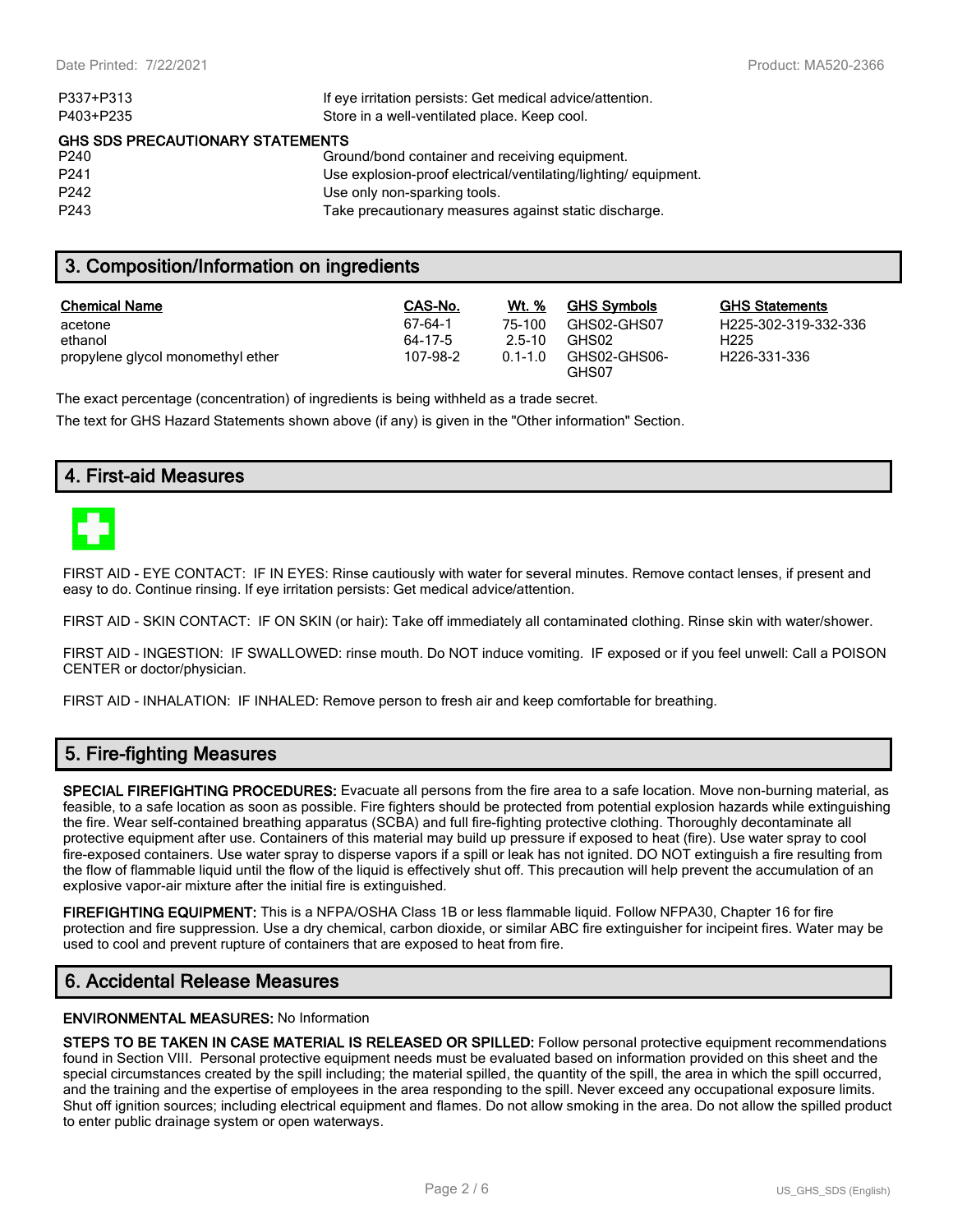## **7. Handling and Storage**



**HANDLING:** Avoid inhalation and contact with eyes, skin, and clothing. Wash hands thoroughly after handling and before eating or drinking. In keeping with safe handling practices, avoid ignition sources (smoking, flames, pilot lights, electrical sparks); ground and bond containers when transferring the material to prevent static electricity sparks that could ignite vapor and use spark proof tools and explosion proof equipment. Empty containers may retain product residue or vapor. Do not pressurize, cut, weld, braze, solder, drill, grind, or expose container to heat, flame, sparks, static electricity, or other sources of ignition. Any of these actions can potentially cause an explosion that may lead to injury.

**STORAGE:** Keep containers closed when not in use. Store in cool well ventilated space away from incompatible materials.

## **8. Exposure Controls/Personal Protection**

| Ingredients with Occupational Exposure Limits |                      |                         |                     |                         |  |
|-----------------------------------------------|----------------------|-------------------------|---------------------|-------------------------|--|
| <b>Chemical Name</b>                          | <b>ACGIH TLV-TWA</b> | <b>ACGIH-TLV STEL</b>   | <b>OSHA PEL-TWA</b> | <b>OSHA PEL-CEILING</b> |  |
| acetone                                       | $250$ ppm            | 500 ppm                 | $1000$ ppm          | N.D.                    |  |
| ethanol<br>propylene glycol monomethyl ether  | N.D.<br>50 ppm       | $1000$ ppm<br>$100$ ppm | $1000$ ppm<br>N.D.  | N.D.<br>N.D.            |  |

**Further Advice: MEL = Maximum Exposure Limit OES = Occupational Exposure Standard SUP = Supplier's Recommendation Sk = Skin Sensitizer N.E. = Not Established N.D. = Not Determined**

#### **Personal Protection**



**RESPIRATORY PROTECTION:** Use adequate engineering controls and ventilation to keep levels below recommended or statutory exposure limits. If exposure levels exceed limits use appropriate approved respiratory protection equipment.





**EYE PROTECTION:** Wear chemical-resistant glasses and/or goggles and a face shield when eye and face contact is possible due to splashing or spraying of material.



**OTHER PROTECTIVE EQUIPMENT:** No Information

**HYGIENIC PRACTICES:** It is good practice to avoid contact with the product and/or its vapors, mists or dust by using appropriate protective measures. Wash thoroughly after handling and before eating or drinking.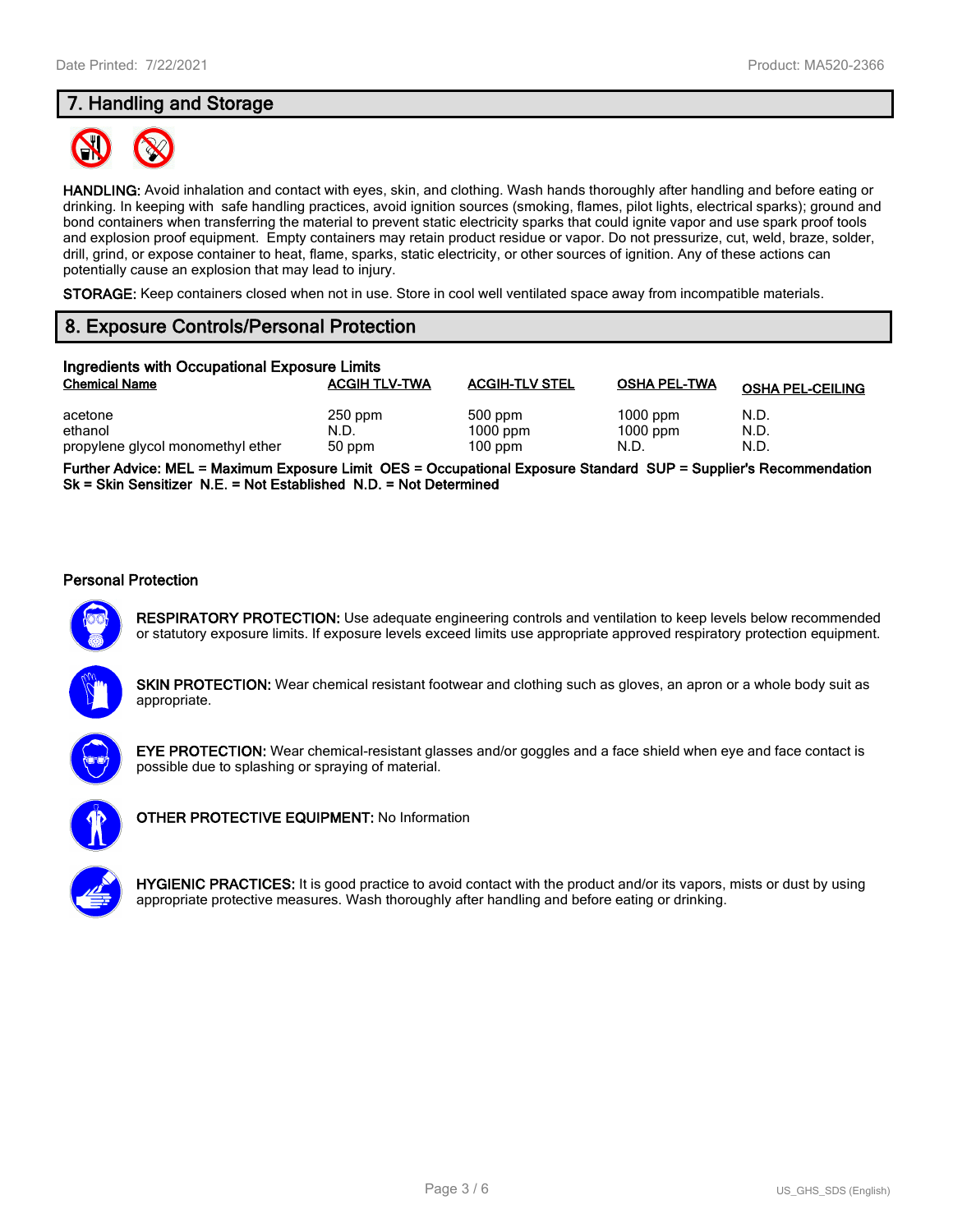**N.I. = No Information**

## **9. Physical and Chemical Properties**

| Appearance:                    | Colored Liquid                   | <b>Physical State:</b>                      | <b>LIQUID</b>  |
|--------------------------------|----------------------------------|---------------------------------------------|----------------|
| Odor:                          | <b>Strong Solvent</b>            | <b>Odor Threshold:</b>                      | Not determined |
| Density, g/cm3:                | 0.818                            | pH:                                         | Not determined |
| Freeze Point, °F:              | Not determined                   | Viscosity:                                  | Not determined |
| <b>Solubility in Water:</b>    | Not determined                   | Partition Coefficient, n-octanol/<br>water: | Not determined |
| Decomposition temperature, °F: | Not determined                   | <b>Explosive Limits, %:</b>                 | Not determined |
| Boiling Range, °F:             | $>$ 100 °F                       | Flash Point, °F:                            | $-4 ° F$       |
| Combustibility:                | <b>Supports Combustion</b>       | Auto-Ignition Temperature, °F:              | Not determined |
| <b>Evaporation Rate:</b>       | <b>Faster than Diethyl Ether</b> | Vapor Pressure, mmHg:                       | Not determined |
| <b>Vapor Density:</b>          | Not determined                   |                                             |                |

## **10. Stability and reactivity**

**STABILITY:** Stable under normal conditions.

**CONDITIONS TO AVOID:** Heat, flames and sparks.

**INCOMPATIBILITY:** Acids, Bases, Oxidizing agents

**HAZARDOUS DECOMPOSITION PRODUCTS:** Not determined.

## **11. Toxicological information**

**Practical Experiences**

**EMERGENCY OVERVIEW:** No Information

**EFFECT OF OVEREXPOSURE - EYE CONTACT:** No Information

**EFFECT OF OVEREXPOSURE - INGESTION:** No Information

**EFFECT OF OVEREXPOSURE - INHALATION:** No Information

**EFFECT OF OVEREXPOSURE - SKIN CONTACT:** No Information

**CARCINOGENICITY:** No Information

#### **PRIMARY ROUTE(S) OF ENTRY:**

**Eye Contact, Skin Contact, Inhalation**

# **Acute Toxicity Values**

**The acute effects of this product have not been tested. Data on individual components are tabulated below**

| CAS-No. | <b>Chemical Name</b> |
|---------|----------------------|
| 67-64-1 | acetone              |

**Casary Chemical Chemical LD50 Chemical LD50 Vapor LC50** 1800 mg/kg Rat 20000 mg/kg Rabbit 50.1 mg/L Rat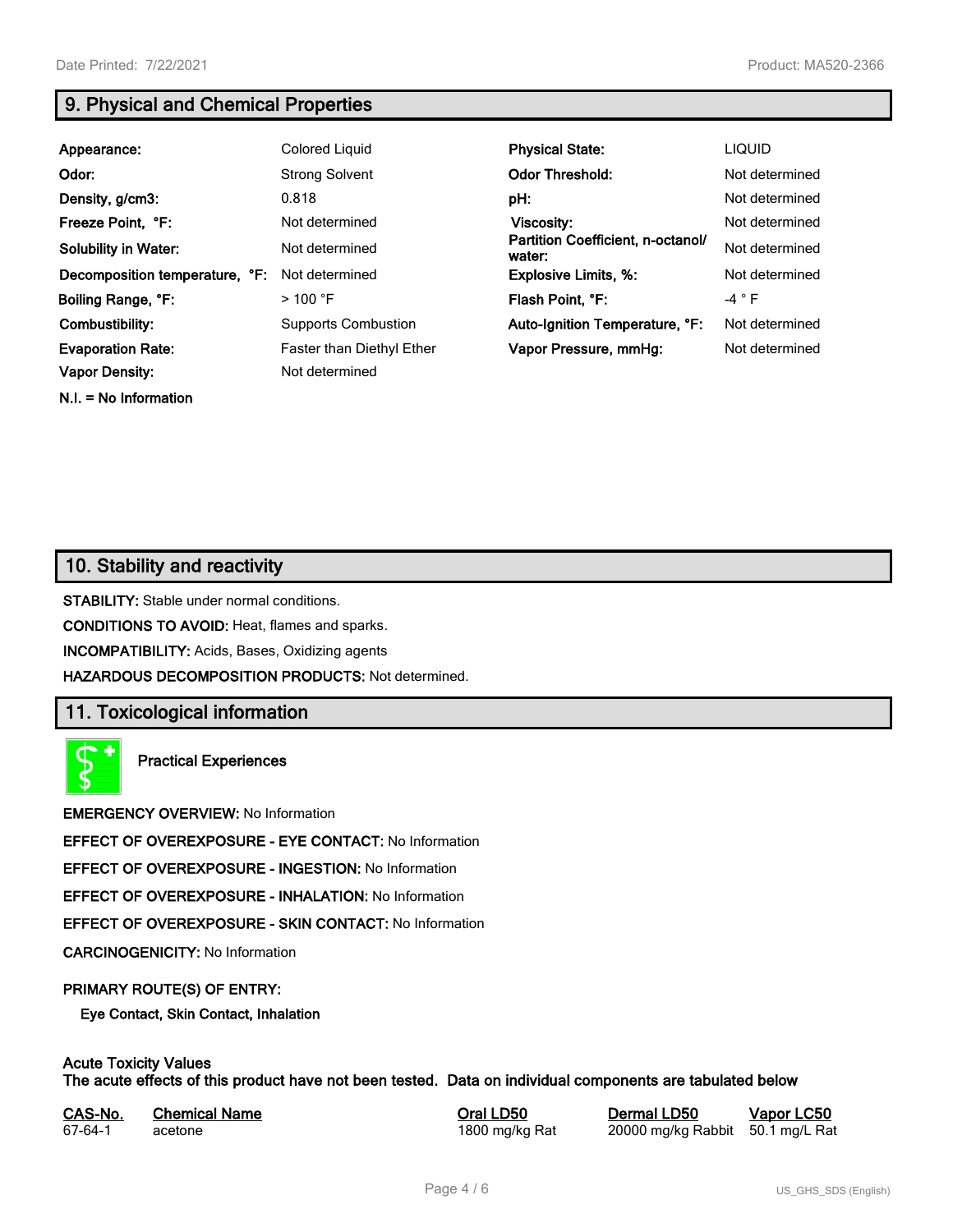64-17-5 ethanol 7060 mg/kg Rat 15,800 mg/kg 124.7 mg/L Rat 107-98-2 propylene glycol monomethyl ether 5000 mg/kg Rat 13000 mg/kg Rabbit >6 mg/L Rat

#### **N.I. = No Information**

## **12. Ecological information**

**ECOLOGICAL INFORMATION:** Ecological evaluation of this material has not been performed; however, do not allow the product to be released to the environment without governmental approval/permits.

## **13. Disposal Information**



**Product**

**DISPOSAL METHOD:** Waste from this material may be a listed and/or characteristic hazardous waste. Dispose of material, contaminated absorbent, container and unused contents in accordance with local, state, and federal regulations.

**STEPS TO BE TAKEN IN CASE MATERIAL IS RELEASED OR SPILLED:** Follow personal protective equipment recommendations found in Section VIII. Personal protective equipment needs must be evaluated based on information provided on this sheet and the special circumstances created by the spill including; the material spilled, the quantity of the spill, the area in which the spill occurred, and the training and the expertise of employees in the area responding to the spill. Never exceed any occupational exposure limits. Shut off ignition sources; including electrical equipment and flames. Do not allow smoking in the area. Do not allow the spilled product to enter public drainage system or open waterways.

## **14. Transport Information**

**SPECIAL TRANSPORT PRECAUTIONS:** No Information

**DOT:** CONSUMER COMMODITY

**IATA:** ID8000, CONSUMER COMMODITY, 9

**IMDG:** LIMITED QUANTITY UN1263

## **15. Regulatory Information**

#### **U.S. Federal Regulations:**

#### **CERCLA - SARA Hazard Category**

This product has been reviewed according to the EPA 'Hazard Categories' promulgated under Sections 311 and 312 of the Superfund Amendment and Reauthorization Act of 1986 (SARA Title III) and is considered, under applicable definitions, to meet the following categories:

Fire Hazard, Acute Health Hazard

#### **SARA SECTION 313**

This product contains the following substances subject to the reporting requirements of Section 313 of Title III of the Superfund Amendment and Reauthorization Act of 1986 and 40 CFR part 372:

No Sara 313 components exist in this product.

#### **TOXIC SUBSTANCES CONTROL ACT**

This product contains the following chemical substances subject to the reporting requirements of TSCA 12(B) if exported from the United States: